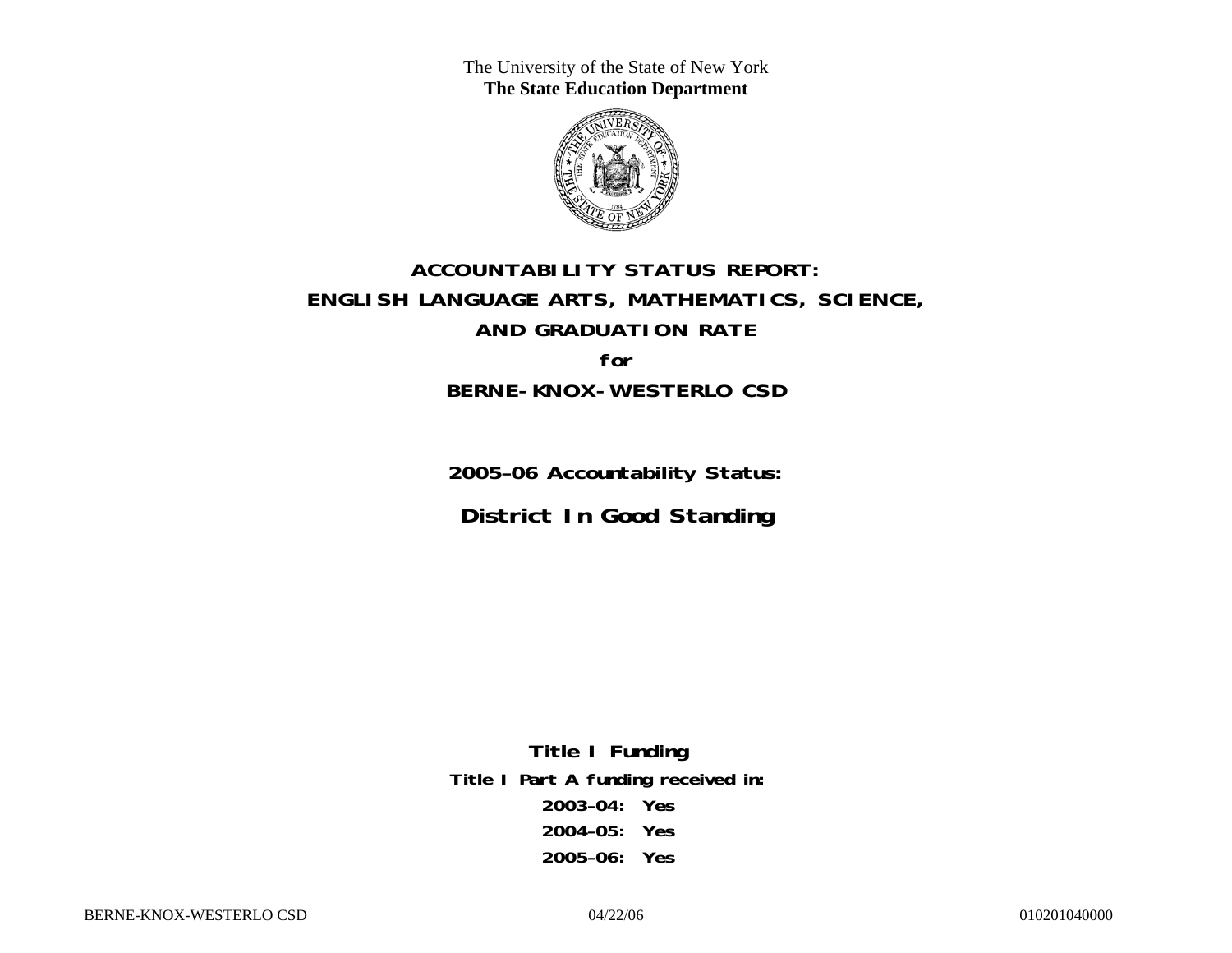### **District Accountability Status Categories**

The list below defines the district status categories of New York State's district accountability system, which is divided into a Federal Title I component and a State component. A district that does not receive Title I funding in a school year does not have a federal status in that year. Consequences for districts not in good standing can be found at: **http://www.emsc.nysed.gov/nyc/DINI/DINI2004-05.shtml**. To be removed from any improvement status, a district must make Adequate Yearly Progress (AYP) at an applicable grade level in the subject area for which it was identified for two consecutive years.

**District in Good Standing:** A district is considered to be in good standing if it has not been identified as a District in Need of Improvement, Requiring Corrective Action, Planning for Restructuring, or Requiring Academic Progress.

**District Requiring Academic Progress:** Under the State component of New York's accountability system, a district that misses making AYP at every applicable grade level in a subject area for two consecutive years is considered a District Requiring Academic Progress (Year 1) for the following year. In each succeeding year that the school fails to make AYP, the year designation is incremented by one.

**District in Need of Improvement (Year 1):** A district that misses making AYP at every applicable grade level in the same subject area for two consecutive years while receiving Title I funds is considered a District in Need of Improvement (Year 1) for the following year.

**District in Need of Improvement (Year 2):** A District in Need of Improvement (Year 1) that misses making AYP at every

applicable grade level in the subject area for which it was identified while receiving Title I funds is considered a District in Need of Improvement (Year 2) for the following year.

**District Requiring Corrective Action:** A District in Need of Improvement (Year 2) that misses making AYP at every applicable grade level in the subject area for which it was identified while receiving Title I funds is considered a District Requiring Corrective Action for the following year.

**District Planning for Restructuring:** A District Requiring Corrective Action that misses making AYP at every applicable grade level in the subject area for which it was identified while receiving Title I funds is considered a District Planning for Restructuring for the following year.

**District Restructuring:** A District Planning for Restructuring that misses making AYP at every applicable grade level in the subject area for which it was identified while receiving Title I funds is considered a District Restructuring for the following year.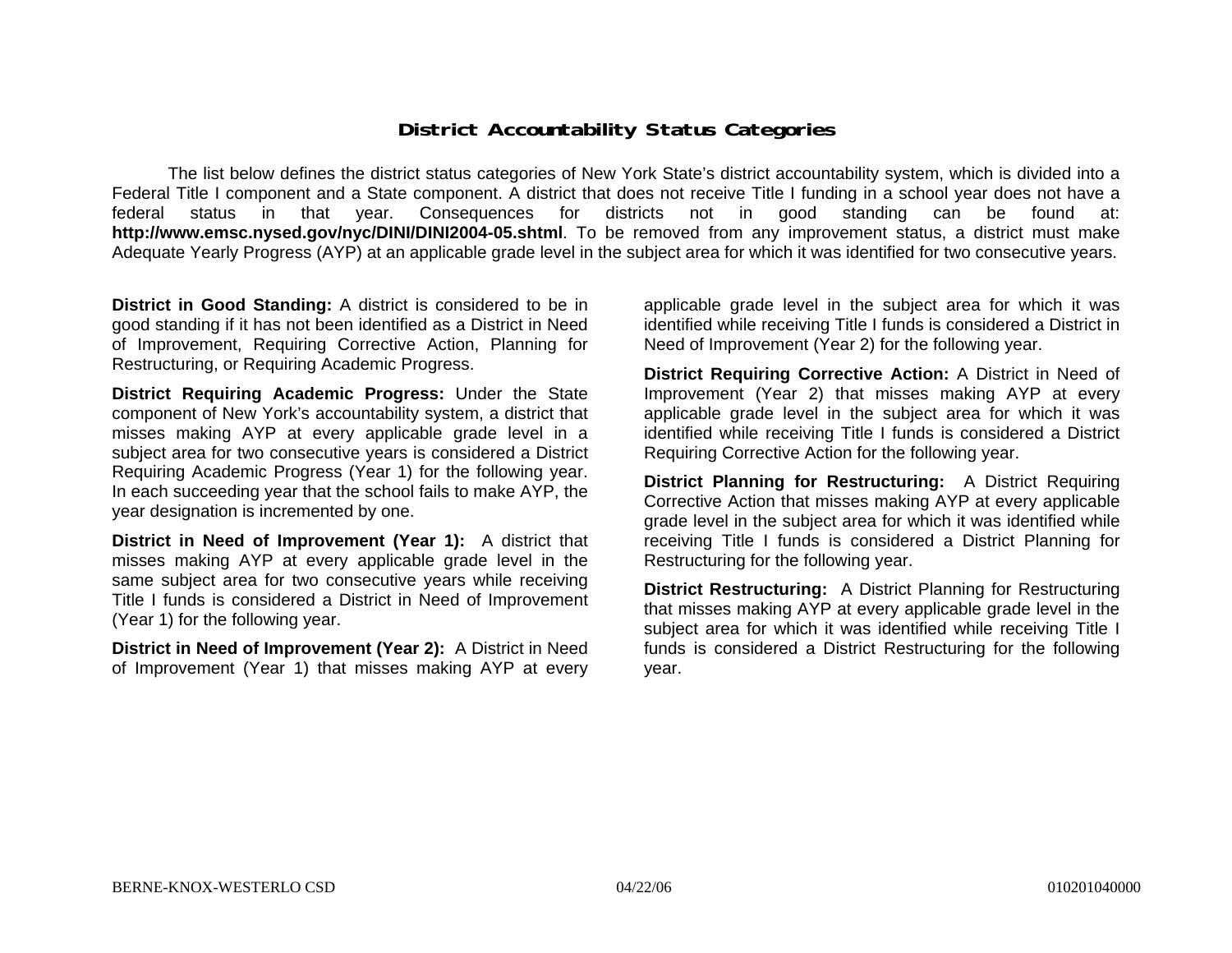## **Elementary-Level English Language Arts**

Definitions of terms, such as Performance Index and Effective Annual Measurable Objective (AMO), are in the glossary, which is the last page of this report.

**To make Adequate Yearly Progress (AYP) in 2004–05, every accountability group must make AYP.** 

**For an accountability group to make AYP in 2004–05, it must** 

- 1. meet the 95 percent participation requirement (*2004–05 Participation*), *and*
- 2. *either* meet its Effective AMO *or* make safe harbor (*2004–05 Performance*  and *Standards*).

To meet the participation requirement, 95 percent of the grade 4 enrollment in each accountability group with 40 or more students must be tested. To meet the

Effective AMO, the Performance Index for each group with 30 or more continuously enrolled students must equal or exceed the Effective AMO. To make safe harbor, the Performance Index of each of these groups must equal or exceed its ELA safe harbor target *and* the group must meet the elementary-level science qualification for safe harbor. (See the elementary-level science page of this report for further information on meeting the science qualification for safe harbor.)

*ELA Safe Harbor Targets:* The elementary-level 2004–05 ELA Safe Harbor Target is calculated by using the following equation: 2003–04 PI + (200 – the 2003–04 PI)  $\times$  0.10. The 2005–06 ELA Safe Harbor Target is calculated by using the following equation: 2004–05 PI + (200 – the 2004–05 PI) × 0.10. The 2005–06 target is provided for groups whose PI was below the Effective AMO in 2004–05.

|                                |                       | 2004-05 Participation*                    | 2004-05 Performance**                                   |                      | 2004-05 Standards |                                     |                                                           |                                                       | 2005-06                                           |
|--------------------------------|-----------------------|-------------------------------------------|---------------------------------------------------------|----------------------|-------------------|-------------------------------------|-----------------------------------------------------------|-------------------------------------------------------|---------------------------------------------------|
| <b>Accountability Group</b>    | Grade 4<br>Enrollment | Percent of<br>Enrollment<br><b>Tested</b> | Count of<br>Continuously<br>Enrolled<br><b>Students</b> | Performance<br>Index | Effective<br>AMO  | <b>ELA Safe</b><br>Harbor<br>Target | Met the<br>Science<br>Qualification<br>for Safe<br>Harbor | <b>Made</b><br>AYP in<br><b>ELA</b> in<br>$2004 - 05$ | <b>ELA Safe</b><br><b>Harbor</b><br><b>Target</b> |
| <b>All Students</b>            | 76                    | 99%                                       | 75                                                      | 165                  | 120               |                                     |                                                           | <b>YES</b>                                            |                                                   |
| Students with Disabilities**** | $\overline{2}$        |                                           | $\overline{2}$                                          |                      |                   |                                     |                                                           |                                                       |                                                   |
| American Indian/Alaskan Native |                       |                                           |                                                         |                      |                   |                                     |                                                           |                                                       |                                                   |
| <b>Black</b>                   |                       |                                           |                                                         |                      |                   |                                     |                                                           |                                                       |                                                   |
| Hispanic                       |                       |                                           |                                                         |                      |                   |                                     |                                                           |                                                       |                                                   |
| Asian or Pacific Islander      |                       |                                           |                                                         |                      |                   |                                     |                                                           |                                                       |                                                   |
| White                          | 76                    | 99%                                       | 75                                                      | 165                  | 120               |                                     |                                                           | <b>YES</b>                                            |                                                   |
| Limited English Proficient     |                       |                                           |                                                         |                      |                   |                                     |                                                           |                                                       |                                                   |
| Economically Disadvantaged     | 17                    |                                           | 16                                                      |                      |                   |                                     |                                                           |                                                       |                                                   |
| Final AYP Determination        |                       |                                           |                                                         |                      |                   |                                     |                                                           | <b>YES</b>                                            |                                                   |

\*If the participation rate of an accountability group fell below 95 percent in 2004–05, the enrollment shown is the sum of 2003–04 and 2004–05 enrollments and the percent tested is the weighted average of the participation rates for those two years.

\*\*If there were fewer than 30 continuously enrolled tested students in 2004–05, data for 2003–04 and 2004–05 were combined to determine counts and PIs.

\*\*\*Groups with a "\*\*\*" are not required to meet the science qualification for safe harbor to make safe harbor in English and mathematics because fewer than 30 students in the group were administered the science test.

\*\*\*\*In cases of failure to make AYP solely because of the performance of students with disabilities, meeting the 95% participation requirement for this group and subject and meeting or exceeding the AMO if 34 points were added to the PI for this group and subject is an approved way of making AYP for students with disabilities.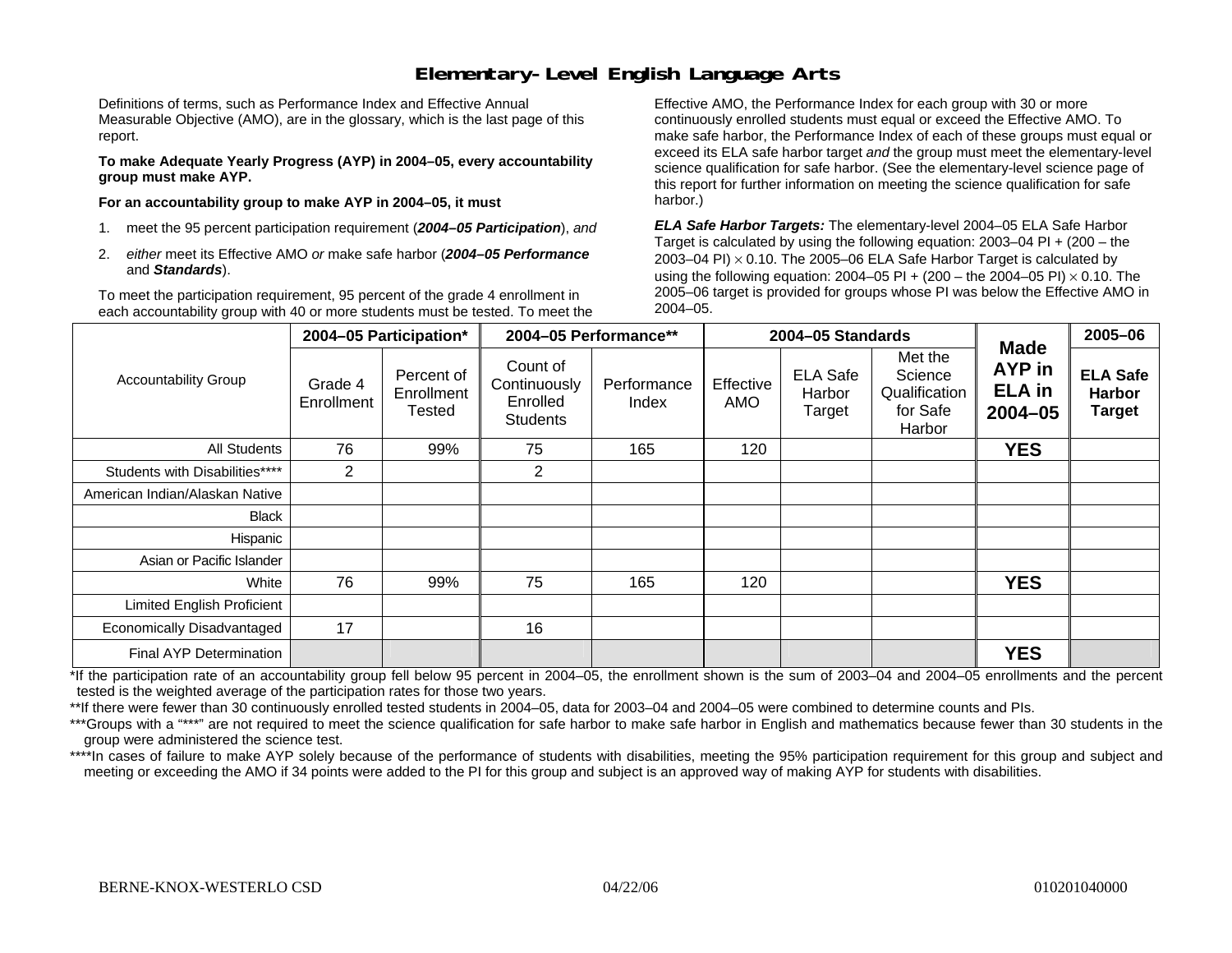## **Elementary-Level Mathematics**

Definitions of terms, such as Performance Index and Effective Annual Measurable Objective (AMO), are in the glossary, which is the last page of this report.

**To make Adequate Yearly Progress (AYP) in 2004–05, every accountability group must make AYP.** 

**For an accountability group to make AYP in 2004–05, it must** 

- 1. meet the 95 percent participation requirement (*2004–05 Participation*), *and*
- 2. *either* meet its Effective AMO *or* make safe harbor (*2004–05 Performance*  and *Standards*).

To meet the participation requirement, 95 percent of the grade 4 enrollment in each accountability group with 40 or more students must be tested. To meet the

Effective AMO, the Performance Index for each group with 30 or more continuously enrolled students must equal or exceed the Effective AMO. To make safe harbor, the Performance Index of each of these groups must equal or exceed its math safe harbor target *and* the group must meet the elementarylevel science qualification for safe harbor. (See the elementary-level science page of this report for further information on meeting the science qualification for safe harbor.)

*Math Safe Harbor Targets:* The elementary-level 2004–05 Math Safe Harbor Target is calculated by using the following equation: 2003–04 PI + (200 – the 2003–04 PI)  $\times$  0.10. The 2005–06 Math Safe Harbor Target is calculated by using the following equation: 2004–05 PI + (200 – the 2004–05 PI) × 0.10. The 2005–06 target is provided for groups whose PI was below the Effective AMO in 2004–05.

|                                   | 2004-05 Participation* |                                           | 2004-05 Performance**                                   |                      | 2004-05 Standards       |                               |                                                           |                                                 | 2005-06                                            |
|-----------------------------------|------------------------|-------------------------------------------|---------------------------------------------------------|----------------------|-------------------------|-------------------------------|-----------------------------------------------------------|-------------------------------------------------|----------------------------------------------------|
| <b>Accountability Group</b>       | Grade 4<br>Enrollment  | Percent of<br>Enrollment<br><b>Tested</b> | Count of<br>Continuously<br>Enrolled<br><b>Students</b> | Performance<br>Index | Effective<br><b>AMO</b> | Math Safe<br>Harbor<br>Target | Met the<br>Science<br>Qualification<br>for Safe<br>Harbor | <b>Made</b><br>AYP in<br>Math in<br>$2004 - 05$ | <b>Math Safe</b><br><b>Harbor</b><br><b>Target</b> |
| <b>All Students</b>               | 76                     | 100%                                      | 75                                                      | 189                  | 131                     |                               |                                                           | <b>YES</b>                                      |                                                    |
| Students with Disabilities****    | $\overline{2}$         |                                           | $\overline{2}$                                          |                      |                         |                               |                                                           |                                                 |                                                    |
| American Indian/Alaskan Native    |                        |                                           |                                                         |                      |                         |                               |                                                           |                                                 |                                                    |
| <b>Black</b>                      |                        |                                           |                                                         |                      |                         |                               |                                                           |                                                 |                                                    |
| Hispanic                          |                        |                                           |                                                         |                      |                         |                               |                                                           |                                                 |                                                    |
| Asian or Pacific Islander         |                        |                                           |                                                         |                      |                         |                               |                                                           |                                                 |                                                    |
| White                             | 75                     | 100%                                      | 75                                                      | 189                  | 131                     |                               |                                                           | <b>YES</b>                                      |                                                    |
| <b>Limited English Proficient</b> |                        |                                           |                                                         |                      |                         |                               |                                                           |                                                 |                                                    |
| Economically Disadvantaged        | 17                     |                                           | 16                                                      |                      |                         |                               |                                                           |                                                 |                                                    |
| <b>Final AYP Determination</b>    |                        |                                           |                                                         |                      |                         |                               |                                                           | <b>YES</b>                                      |                                                    |

\*If the participation rate of an accountability group fell below 95 percent in 2004–05, the enrollment shown is the sum of 2003–04 and 2004–05 enrollments and the percent tested is the weighted average of the participation rates over those two years.

\*\*If there were fewer than 30 continuously enrolled tested students in 2004–05, data for 2003–04 and 2004–05 were combined to determine counts and PIs.

\*\*\*Groups with a "\*\*\*" are not required to meet the science qualification for safe harbor to make safe harbor in English and mathematics because fewer than 30 students in the group were administered the science test.

\*\*\*\* In cases of failure to make AYP solely because of the performance of students with disabilities, meeting the 95% participation requirement for this group and subject and meeting or exceeding the AMO if 34 points were added to the PI for this group and subject is an approved way of making AYP for students with disabilities.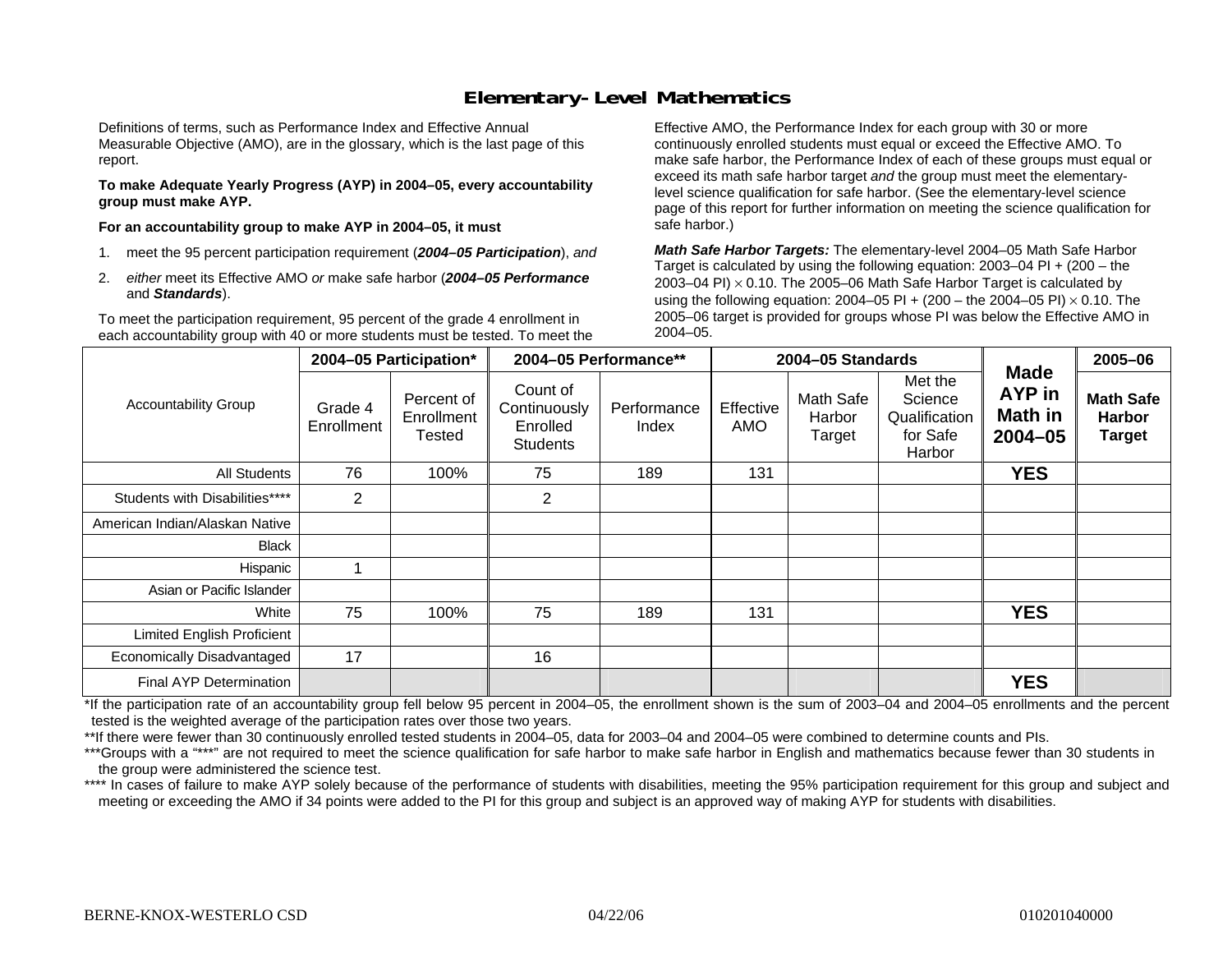## **Elementary-Level Science**

Definitions of terms, such as Progress Target and Adequate Yearly Progress (AYP), are in the glossary, which is the last page of this report.

*Made AYP in Science in 2004–05:* To make AYP in science, the Performance Index (PI) for the "All Students" group must equal or exceed the State Science Standard or the Science Progress Target.

*Qualification for Safe Harbor in Elementary-Level ELA and Math:* For an accountability group to be considered Qualified for Safe Harbor in Elementary-Level ELA and Math, the PI must equal or exceed the State Science Standard or the Science Progress Target in elementarylevel science for that group. Groups with fewer than 30 students tested in elementary-level science are not subject to this qualification criterion.

*Science Progress Targets:* The elementary-level 2004–05 Science Progress Target is calculated by adding one point to the 2003–04 PI. The 2005–06 Science Progress Target is calculated by adding one point to the 2004–05 PI. The 2005–06 target is provided for groups whose PI was below the State Science Standard in 2004–05.

|                                   |                                                         | 2004-05 Performance*                                                                  |     | 2004-05 Standards                           |                                                                         | 2004-05                       | 2005-06 |
|-----------------------------------|---------------------------------------------------------|---------------------------------------------------------------------------------------|-----|---------------------------------------------|-------------------------------------------------------------------------|-------------------------------|---------|
| <b>Accountability Group</b>       | Count of<br>Continuously<br>Enrolled<br><b>Students</b> | Science<br>State<br>Performance<br>Science<br>Progress<br>Index<br>Standard<br>Target |     | <b>Made AYP</b><br>in Science<br>in 2004-05 | Qualified for<br>Safe Harbor in<br>Elementary-<br>Level ELA and<br>Math | Science<br>Progress<br>Target |         |
| <b>All Students</b>               | 75                                                      | 189                                                                                   | 100 |                                             | <b>YES</b>                                                              | <b>YES</b>                    |         |
| <b>Students with Disabilities</b> | 2                                                       |                                                                                       |     |                                             |                                                                         |                               |         |
| American Indian/Alaskan Native    |                                                         |                                                                                       |     |                                             |                                                                         |                               |         |
| <b>Black</b>                      |                                                         |                                                                                       |     |                                             |                                                                         |                               |         |
| Hispanic                          |                                                         |                                                                                       |     |                                             |                                                                         |                               |         |
| Asian or Pacific Islander         |                                                         |                                                                                       |     |                                             |                                                                         |                               |         |
| White                             | 75                                                      | 189                                                                                   | 100 |                                             |                                                                         | <b>YES</b>                    |         |
| Limited English Proficient        |                                                         |                                                                                       |     |                                             |                                                                         |                               |         |
| Economically Disadvantaged        | 16                                                      |                                                                                       |     |                                             |                                                                         |                               |         |
| Final AYP Determination           |                                                         |                                                                                       |     |                                             | <b>YES</b>                                                              |                               |         |

\*If there were fewer than 30 continuously enrolled students in 2004–05, data for 2003–04 and 2004–05 were combined to determine counts and Performance Indices.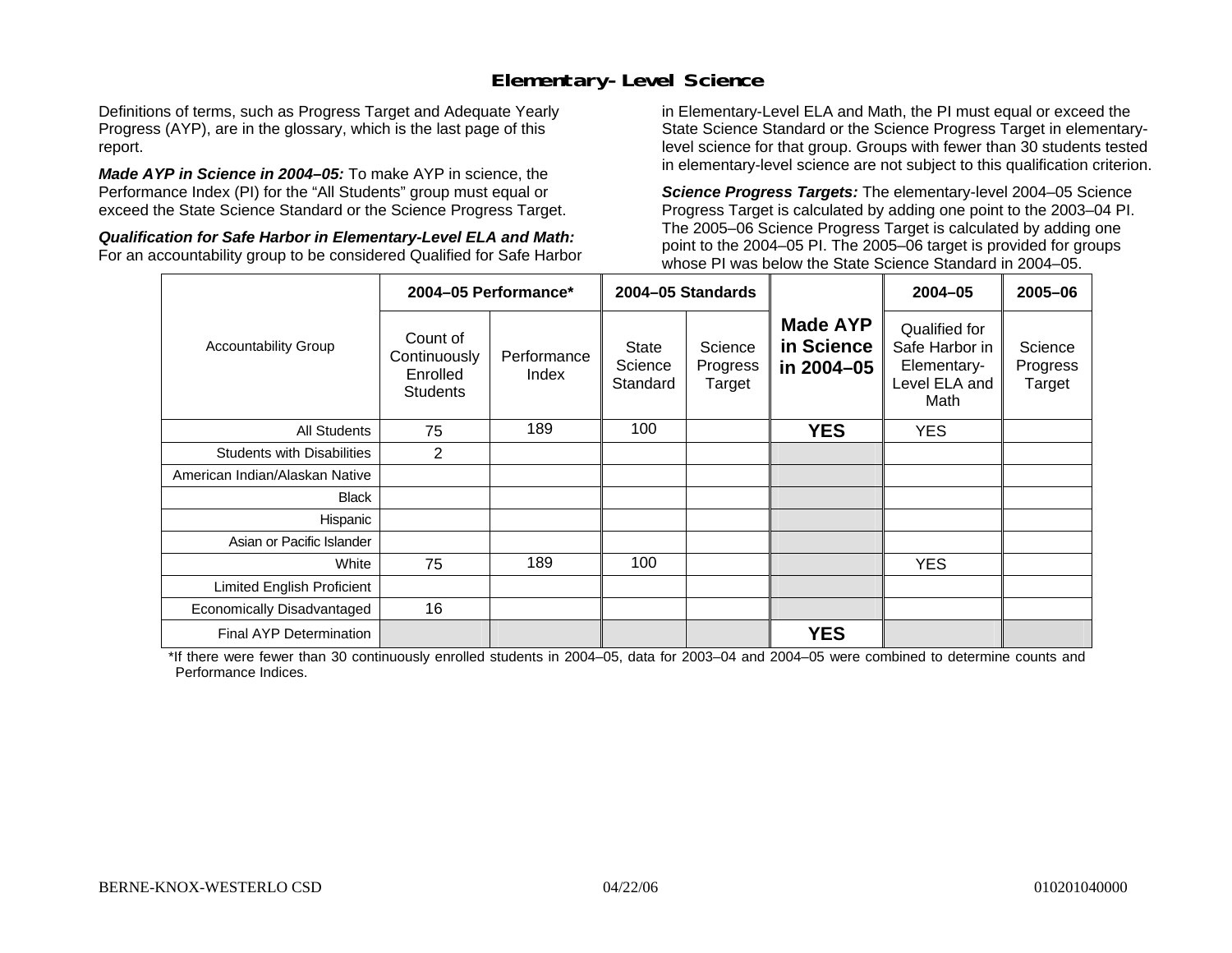# **Middle-Level English Language Arts**

Definitions of terms, such as Performance Index and Effective Annual Measurable Objective (AMO), are in the glossary, which is the last page of this report.

#### **To make Adequate Yearly Progress (AYP) in 2004–05, every accountability group must make AYP.**

#### **For an accountability group to make AYP in 2004–05, it must**

- 1. meet the 95 percent participation requirement (*2004–05 Participation*), *and*
- 2. *either* meet its Effective AMO *or* make safe harbor (*2004–05 Performance* and *Standards*).

To meet the participation requirement, 95 percent of the grade 8 enrollment in each accountability group with 40 or more students must exceed the Effective AMO. To make safe harbor, the Performance Index

be tested. To meet the Effective AMO, the Performance Index for each group with 30 or more continuously enrolled students must equal or of each of these groups must equal or exceed its ELA safe harbor target *and* the group must meet the middle-level science qualification for safe harbor. (See the middle-level science page of this report for further information on meeting the science qualification for safe harbor.)

*ELA Safe Harbor Targets:* The middle-level 2004–05 ELA Safe Harbor Target is calculated by using the following equation: 2003–04 PI + (200 – the 2003–04 PI) <sup>×</sup> 0.10. The 2005–06 ELA Safe Harbor Target is calculated by using the following equation:  $2004-05$  PI +  $(200 -$  the  $2004-$ 05 PI)  $\times$  0.10. The 2005–06 target is provided for groups whose PI was below the Effective AMO in 2004–05.

|                                | 2004-05 Participation* |                                           | 2004-05 Performance**                                   |                      |                  | 2004-05 Standards                   |                                                           | 2005-06                                        |                                                   |
|--------------------------------|------------------------|-------------------------------------------|---------------------------------------------------------|----------------------|------------------|-------------------------------------|-----------------------------------------------------------|------------------------------------------------|---------------------------------------------------|
| <b>Accountability Group</b>    | Grade 8<br>Enrollment  | Percent of<br>Enrollment<br><b>Tested</b> | Count of<br>Continuously<br>Enrolled<br><b>Students</b> | Performance<br>Index | Effective<br>AMO | <b>ELA Safe</b><br>Harbor<br>Target | Met the<br>Science<br>Qualification<br>for Safe<br>Harbor | Made<br>AYP in<br><b>ELA</b> in<br>$2004 - 05$ | <b>ELA Safe</b><br><b>Harbor</b><br><b>Target</b> |
| All Students                   | 105                    | 98%                                       | 102                                                     | 146                  | 106              |                                     |                                                           | <b>YES</b>                                     |                                                   |
| Students with Disabilities**** | 10                     |                                           | 10                                                      |                      |                  |                                     |                                                           |                                                |                                                   |
| American Indian/Alaskan Native |                        |                                           |                                                         |                      |                  |                                     |                                                           |                                                |                                                   |
| Black                          | 2                      |                                           | 2                                                       |                      |                  |                                     |                                                           |                                                |                                                   |
| Hispanic                       |                        |                                           |                                                         |                      |                  |                                     |                                                           |                                                |                                                   |
| Asian or Pacific Islander      |                        |                                           |                                                         |                      |                  |                                     |                                                           |                                                |                                                   |
| White                          | 103                    | 98%                                       | 100                                                     | 147                  | 106              |                                     |                                                           | <b>YES</b>                                     |                                                   |
| Limited English Proficient     |                        |                                           |                                                         |                      |                  |                                     |                                                           |                                                |                                                   |
| Economically Disadvantaged     | 18                     |                                           | 17                                                      |                      |                  |                                     |                                                           |                                                |                                                   |
| Final AYP Determination        |                        |                                           |                                                         |                      |                  |                                     |                                                           | <b>YES</b>                                     |                                                   |

\*If the participation rate of an accountability group fell below 95 percent in 2004–05, the enrollment shown is the sum of 2003–04 and 2004–05 enrollments and the percent tested is the weighted average of the participation rates for those two years.

\*\*If there were fewer than 30 continuously enrolled tested students in 2004–05, data for 2003–04 and 2004–05 were combined to determine counts and PIs.

\*\*\*Groups with a "\*\*\*" are not required to meet the science qualification for safe harbor to make safe harbor in English and mathematics because fewer than 30 students in the group were administered the science test.

\*\*\*\* In cases of failure to make AYP solely because of the performance of students with disabilities, meeting the 95% participation requirement for this group and subject and meeting or exceeding the AMO if 34 points were added to the PI for this group and subject is an approved way of making AYP for students with disabilities.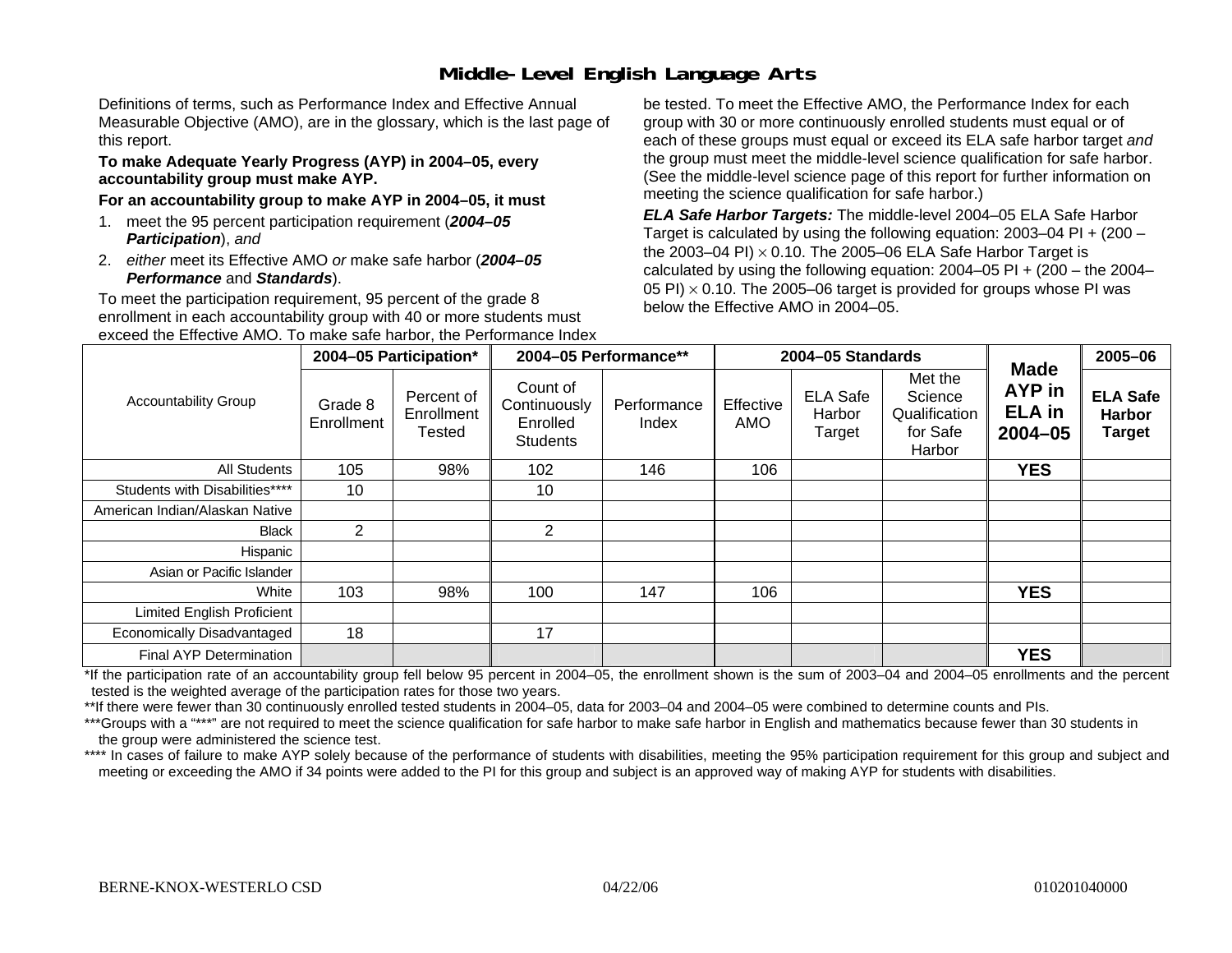## **Middle-Level Mathematics**

Definitions of terms, such as Performance Index and Effective Annual Measurable Objective (AMO), are in the glossary, which is the last page of this report.

#### **To make Adequate Yearly Progress (AYP) in 2004–05, every accountability group must make AYP.**

**For an accountability group to make AYP in 2004–05, it must** 

- 1. meet the 95 percent participation requirement (*2004–05 Participation*), *and*
- 2. *either* meet its Effective AMO *or* make safe harbor (*2004–05 Performance* and *Standards*).

To meet the participation requirement, 95 percent of the grade 8 enrollment in each accountability group with 40 or more students must be tested. To meet the Effective AMO, the Performance Index for each group with 30 or more continuously enrolled students must equal or exceed the Effective AMO. To make safe harbor, the Performance Index of each of these groups must equal or exceed its math safe harbor target *and* the group must meet the middle-level science qualification for safe harbor. (See the middle-level science page of this report for further information on meeting the science qualification for safe harbor.)

*Math Safe Harbor Targets:* The middle-level 2004–05 Math Safe Harbor Target is calculated by using the following equation: 2003–04 PI + (200 – the 2003–04 PI) <sup>×</sup> 0.10. The 2005–06 Math Safe Harbor Target is calculated by using the following equation: 2004–05 PI + (200 – the 2004–05 PI)  $\times$  0.10. The 2005–06 target is provided for groups whose PI was below the Effective AMO in 2004–05.

|                                   |                       | 2004-05 Participation*                    |                                                         | 2004-05 Performance** |                  | 2004-05 Standards             |                                                           | 2005-06                                                       |                                                    |
|-----------------------------------|-----------------------|-------------------------------------------|---------------------------------------------------------|-----------------------|------------------|-------------------------------|-----------------------------------------------------------|---------------------------------------------------------------|----------------------------------------------------|
| <b>Accountability Group</b>       | Grade 8<br>Enrollment | Percent of<br>Enrollment<br><b>Tested</b> | Count of<br>Continuously<br>Enrolled<br><b>Students</b> | Performance<br>Index  | Effective<br>AMO | Math Safe<br>Harbor<br>Target | Met the<br>Science<br>Qualification<br>for Safe<br>Harbor | <b>Made</b><br><b>AYP</b> in<br><b>Math in</b><br>$2004 - 05$ | <b>Math Safe</b><br><b>Harbor</b><br><b>Target</b> |
| All Students                      | 102                   | 100%                                      | 101                                                     | 169                   | 83               |                               |                                                           | <b>YES</b>                                                    |                                                    |
| <b>Students with Disabilities</b> | 10                    |                                           | 10                                                      |                       |                  |                               |                                                           |                                                               |                                                    |
| American Indian/Alaskan Native    |                       |                                           |                                                         |                       |                  |                               |                                                           |                                                               |                                                    |
| Black                             | $\overline{2}$        |                                           | 2                                                       |                       |                  |                               |                                                           |                                                               |                                                    |
| Hispanic                          |                       |                                           |                                                         |                       |                  |                               |                                                           |                                                               |                                                    |
| Asian or Pacific Islander         |                       |                                           |                                                         |                       |                  |                               |                                                           |                                                               |                                                    |
| White                             | 100                   | 100%                                      | 99                                                      | 170                   | 83               |                               |                                                           | <b>YES</b>                                                    |                                                    |
| Limited English Proficient        |                       |                                           |                                                         |                       |                  |                               |                                                           |                                                               |                                                    |
| Economically Disadvantaged        | 18                    |                                           | 17                                                      |                       |                  |                               |                                                           |                                                               |                                                    |
| <b>Final AYP Determination</b>    |                       |                                           |                                                         |                       |                  |                               |                                                           | <b>YES</b>                                                    |                                                    |

\*If the participation rate of an accountability group fell below 95 percent in 2004–05, the enrollment shown is the sum of 2003–04 and 2004–05 enrollments and the percent tested is the weighted average of the participation rates over those two years.

\*\*If there were fewer than 30 continuously enrolled tested students in 2004–05, data for 2003–04 and 2004–05 were combined to determine counts and PIs.

\*\*\*Groups with a "\*\*\*" are not required to meet the science qualification for safe harbor to make safe harbor in English and mathematics because fewer than 30 students in the group were administered the science test.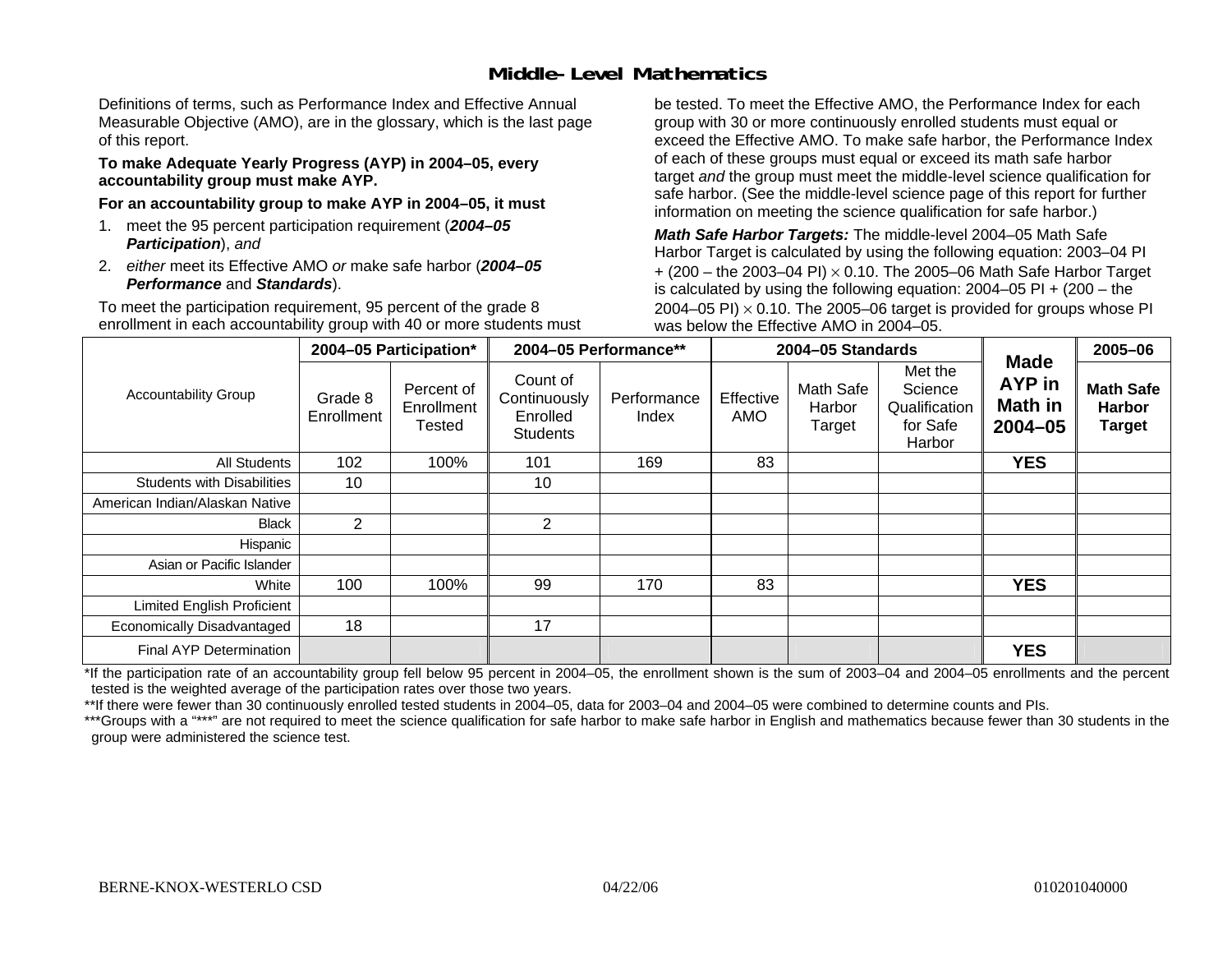## **Middle-Level Science**

Definitions of terms, such as Progress Target and Adequate Yearly Progress (AYP), are in the glossary, which is the last page of this report.

*Made AYP in Science in 2004–05:* To make AYP in science, the Performance Index (PI) for the "All Students" group must equal or exceed the State Science Standard or the Science Progress Target.

*Qualification for Safe Harbor in Middle-Level ELA and Math:* For an accountability group to be considered Qualified for Safe Harbor in Middle-Level ELA and Math, the PI must equal or exceed the State

Science Standard or the Science Progress Target in middle-level science for that group. Groups with fewer than 30 students tested in middle-level science are not subject to this qualification criterion.

*Science Progress Targets:* The middle-level 2004–05 Science Progress Target is calculated by adding one point to the 2003–04 PI. The 2005–06 Science Progress Target is calculated by adding one point to the 2004–05 PI. The 2005–06 target is provided for groups whose PI was below the State Science Standard in 2004–05.

|                                   |                                                         | 2004-05 Performance* |                                     | 2004-05 Standards             |                                             | $2004 - 05$                                                            | 2005-06                       |
|-----------------------------------|---------------------------------------------------------|----------------------|-------------------------------------|-------------------------------|---------------------------------------------|------------------------------------------------------------------------|-------------------------------|
| <b>Accountability Group</b>       | Count of<br>Continuously<br>Enrolled<br><b>Students</b> | Performance<br>Index | <b>State</b><br>Science<br>Standard | Science<br>Progress<br>Target | <b>Made AYP</b><br>in Science<br>in 2004-05 | Qualified<br>for Safe<br>Harbor in<br>Middle-<br>Level ELA<br>and Math | Science<br>Progress<br>Target |
| <b>All Students</b>               | 98                                                      | 146                  | 100                                 |                               | <b>YES</b>                                  | <b>YES</b>                                                             |                               |
| <b>Students with Disabilities</b> | 9                                                       |                      |                                     |                               |                                             |                                                                        |                               |
| American Indian/Alaskan Native    |                                                         |                      |                                     |                               |                                             |                                                                        |                               |
| <b>Black</b>                      | 2                                                       |                      |                                     |                               |                                             |                                                                        |                               |
| Hispanic                          |                                                         |                      |                                     |                               |                                             |                                                                        |                               |
| Asian or Pacific Islander         |                                                         |                      |                                     |                               |                                             |                                                                        |                               |
| White                             | 96                                                      | 146                  | 100                                 |                               |                                             | <b>YES</b>                                                             |                               |
| Limited English Proficient        |                                                         |                      |                                     |                               |                                             |                                                                        |                               |
| Economically Disadvantaged        | 15                                                      |                      |                                     |                               |                                             |                                                                        |                               |
| <b>Final AYP Determination</b>    |                                                         |                      |                                     |                               | <b>YES</b>                                  |                                                                        |                               |

\*If there were fewer than 30 continuously enrolled students in 2004–05, data for 2003–04 and 2004–05 were combined to determine counts and PIs.